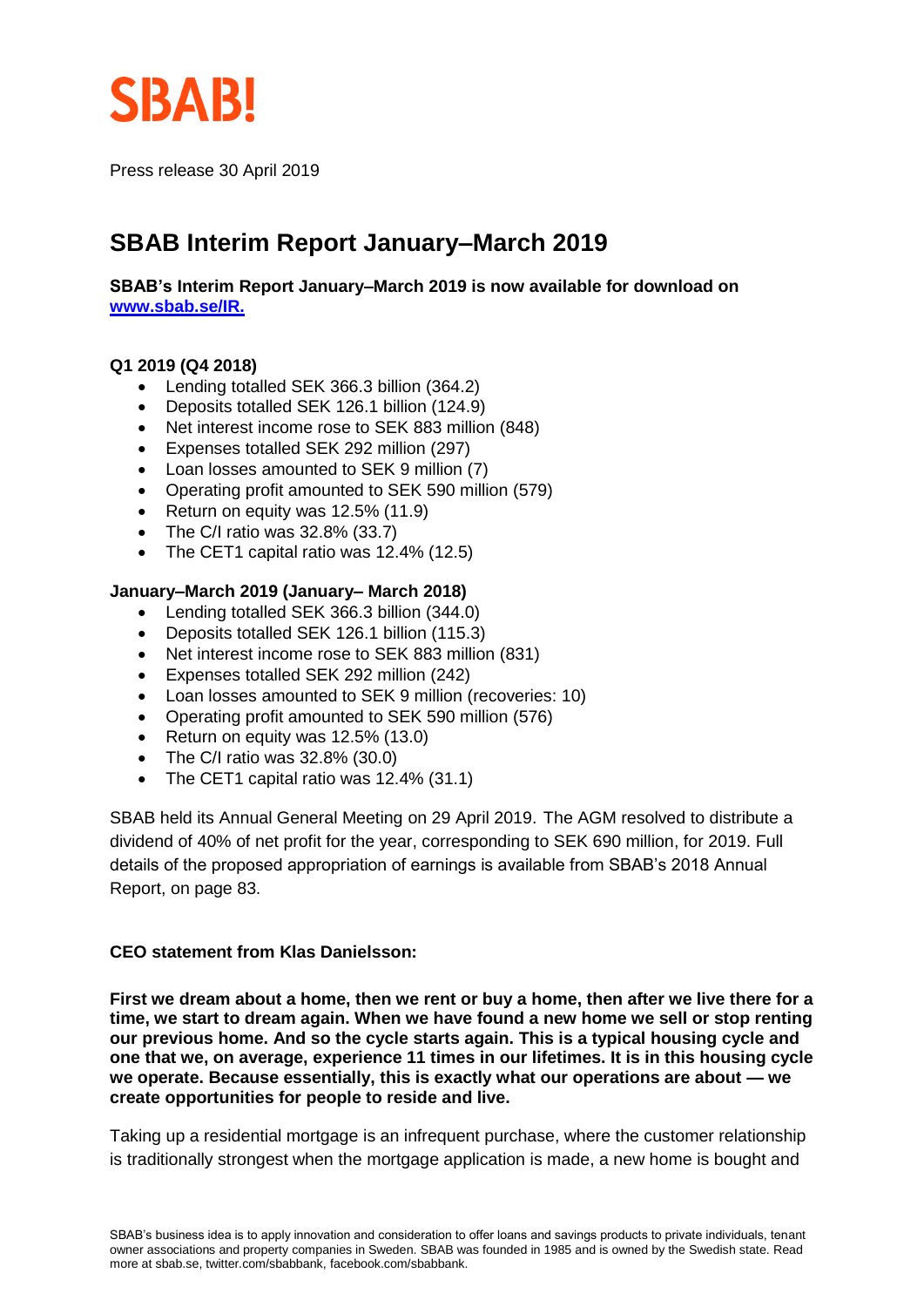

the mortgage is disbursed. Long-term relationships are valuable for both SBAB and customers. We seek to add customer value throughout the period when a home requires financing and throughout the housing cycle. We see the housing cycle as an ecosystem of needs and services. We have long focused on our customer offering in the housing and household finances ecosystem. Through our own services at SBAB and Booli, and together with services from business partners, we are building a customer offering and a customer experience covering all phases of the housing cycle.

#### **A customer offering in the housing and household finances ecosystem**

In the first quarter of 2019, we introduced a raft of activities to improve and strengthen the customer experience. We have continued to launch content in the SBAB app. A key element of these efforts are about making the transition from talking about numbers to adding more personal content. This has to do with, for example, household finances in the form of various articles and an annual personal statement for each customer of their commitments with SBAB. Moving forward, it will also entail showcasing other services in our ecosystem, such as legal services through our partners and various insurance products, as well as adding additional mortgage functionality.

At the start of the second quarter, we launched our updated online bank for our corporate and tenant-owners' association customer swith a completely new design and user experience.

At booli.se, Sweden's second largest search engine for housing, work continues with streamlining and optimising data collection, and complementing the platform with relevant information. Actions in the first quarter included adding personalised information when customers log in, such as the value trend for the property and information about other property in the area. On HittaMäklare.se we launched the "Säljarfavorit" concept in the first quarter to further strengthen confidence in our estate agent assessments.

Creating greater digital customer and user benefits within housing and household finances will continue in 2019. Through increased digitalisation we can offer better service, become more cost-efficient and grow in terms of customers and users at lower marginal costs.

#### **A changing residential mortgage market**

Competition in the residential mortgage market is increasing from established mortgage banks and from new participants. At the same time as competition is intensifying, credit growth is tapering off. Together, this means pressure on mortgage rates and tighter mortgage margins. The residential mortgage market has also become more segmented as various credit providers target aggressive offerings at specific customer groups. In the first quarter, developments in the residential mortgage market entailed considerable negative impact on our growth. In 2018, our share of net growth in the residential mortgage market was around 17%. In the first quarter 2019, the corresponding figure was 2%.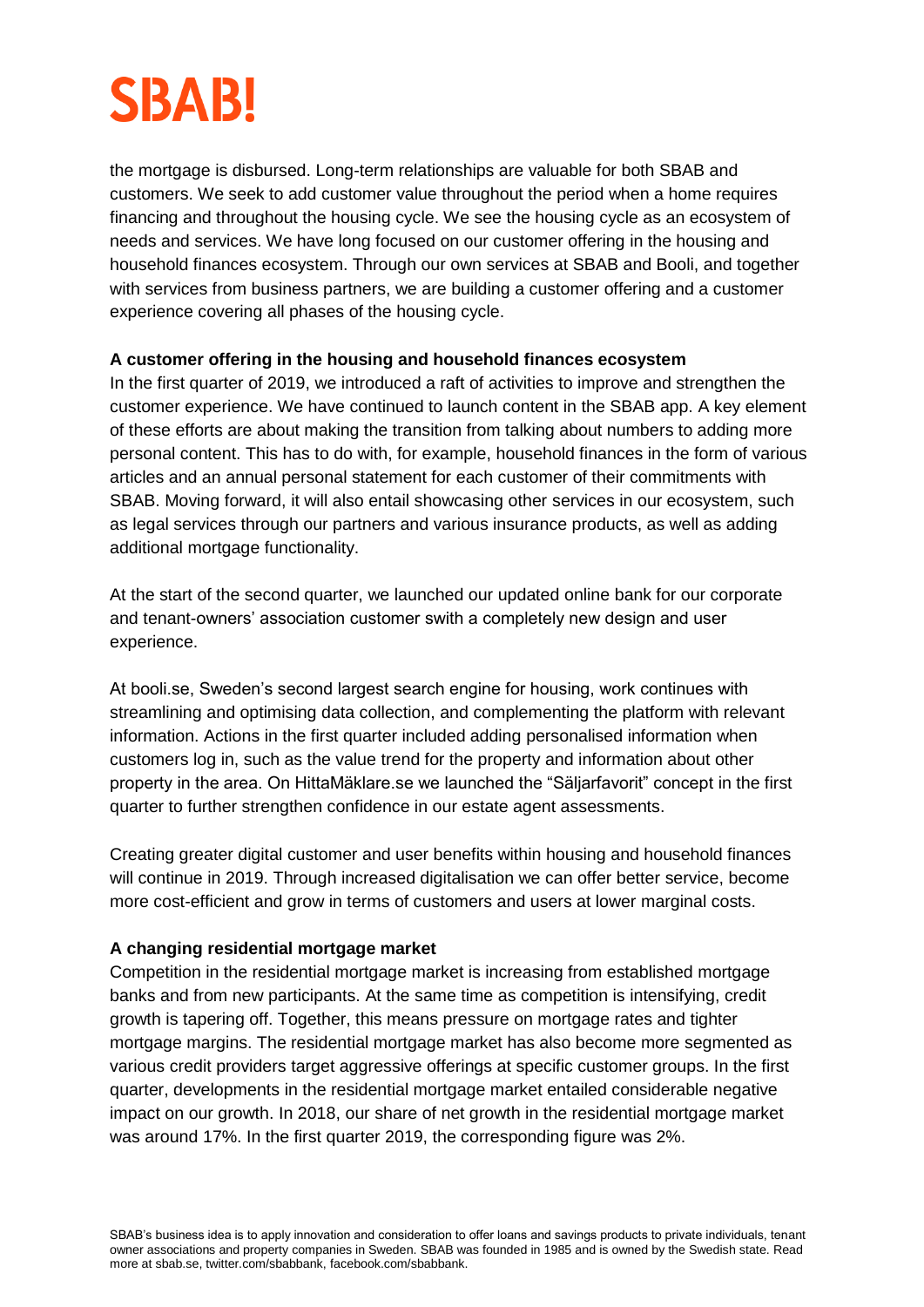# **SBAB!**

The weak start to 2019 highlighted the need to review our mortgage rates. In February, we lowered mortgage rates for all maturities and revised our pricing model with increased interest-rate discounts for mortgages with low loan-to-value ratios. In March we started to see clear effects from these measures with substantial increase in application volumes. My assessment is therefore that our low growth in mortgages in the first quarter was only a temporary hiccup in the strong growth trend we have noted for several years, which we intend to continue.

## **A strong financial performance**

Once again, we reported strong net interest income and earnings for the quarter. I am also pleased that we, during the quarter, continued on our journey to promote a green ecosystem of money – raising and lending green funds. In the first quarter of 2019, we became the first institution in Sweden to issue a green covered bond backed by residential mortgages. Our key financial metrics remain strong and stable, even if we expect these to weaken slightly moving forward as a result of lower mortgage margins, continued investments in future competitiveness and a slightly weaker credit market. The return on equity was 12.5% and the CET1 capital ratio was 12.4% for the quarter, which exceeded our financial targets by a comfortable margin. Credit losses remained low and amounted to SEK 9 million for the quarter.

To ensure SBAB's long-term competitiveness, we invest in our operations. Not only to improve our customer offering but also to make ourselves more efficient. We are in the middle of an investment cycle where we are replacing our technological infrastructure, developing the customer offering and strengthening the organisation with technological and digital expertise. Expenses totalled SEK 292 million for the quarter in parallel with a C/I ratio of 32.8%, which is extremely low compared with other Swedish banks. Our expenses and development projects are progressing as planned.

### **Sweden's fourth best workplace according to Great Place to Work**

An attractive workplace is one of our three target areas. For us, it is critical for our long-term competitiveness that everyone at SBAB is committed, thrives at work, that we can be ourselves and that we feel that we can succeed and develop together every day.

A number of years back, to follow up our progress in becoming Sweden's best workplace, we engaged Great Place to Work (GPTW) to evaluate our commitment and our perceptions of what applies in terms of credibility, respect, fairness, pride and camaraderie. We address a number of issues and claims in the survey.

The proportion of employees that stated that SBAB, overall, is a very good workplace increased from 77% in 2016 to 85% in the 2018 survey. This places SBAB at the top among other comparable companies in Sweden and Europe.